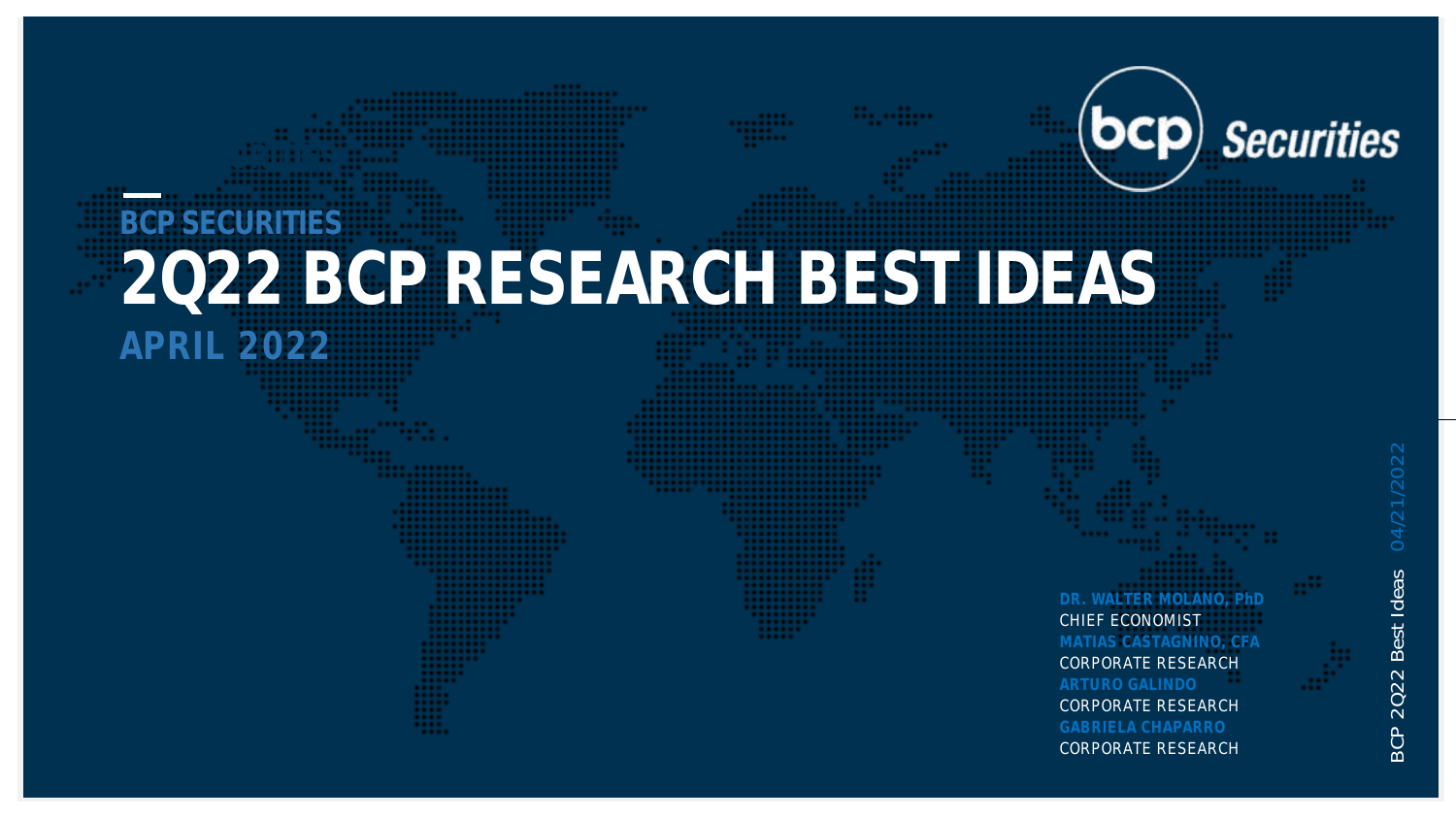### 2Q22 BCP BEST IDEAS EXECUTIVE SUMMARY



Within our Global Emerging Markets coverage, we segregate issuers into five distinct universes and track our portfolio performances versus the appropriate benchmark. The Sovereign universe is comprised of credits with explicit sovereign guarantees. The Quasi-Sovereigns are either Government owned or Government controlled credits. We base our analysis on the spread to sovereign for each issuer, which allows us to focus on the corporate risk and linkage to the sovereign. Therefore, investors can view the instruments relative to the sovereign based on their opinion of the sovereign. The Top Picks universe are performing Emerging Market corporates, usually with below Investment Grade credit ratings that are trading around 80c and higher. We rate the portfolio performance versus the ICE BofA Emerging Markets High Yield Bond Index ('EMLH Index'). The High-Octane universe is made up stressed and distressed credits we follow trading under 80c. This framework allows us to keep track of credit stories trading across the entire price range. The High-Octane is a unique product with select deep dives and equity-like returns, as such we rate the performance versus the Emerging Market Equity Index. The Converts universe are credits with convertible bonds outstanding and are not necessarily constrained to Emerging Markets. The analysis is based on the straight bond aspect and the valuation of the underlying equity and imbedded bond options.

Under our "BCP Best Ideas" we are merging the five universes into a single quarterly report. We will be presenting our top five to seven ideas for each universe by alphabetical order, each with supporting slides for the investment thesis. We will continue to define an "Extended Portfolio" for each universe to be disclosed within this report. We will continue to track each portfolio versus the corresponding benchmark.

Finally, within this document we will be including a list of attractive credits by geography that vary in credit ratings, pricing and yields. These credits might not fit our traditional portfolios but could be better suited for investors depending on their mandates. It is important to highlight that each name mentioned in this report has been analyzed by our team and we are able to provide further detail on each investment case upon request. The latter is highly encouraged, as we welcome investor dialogue.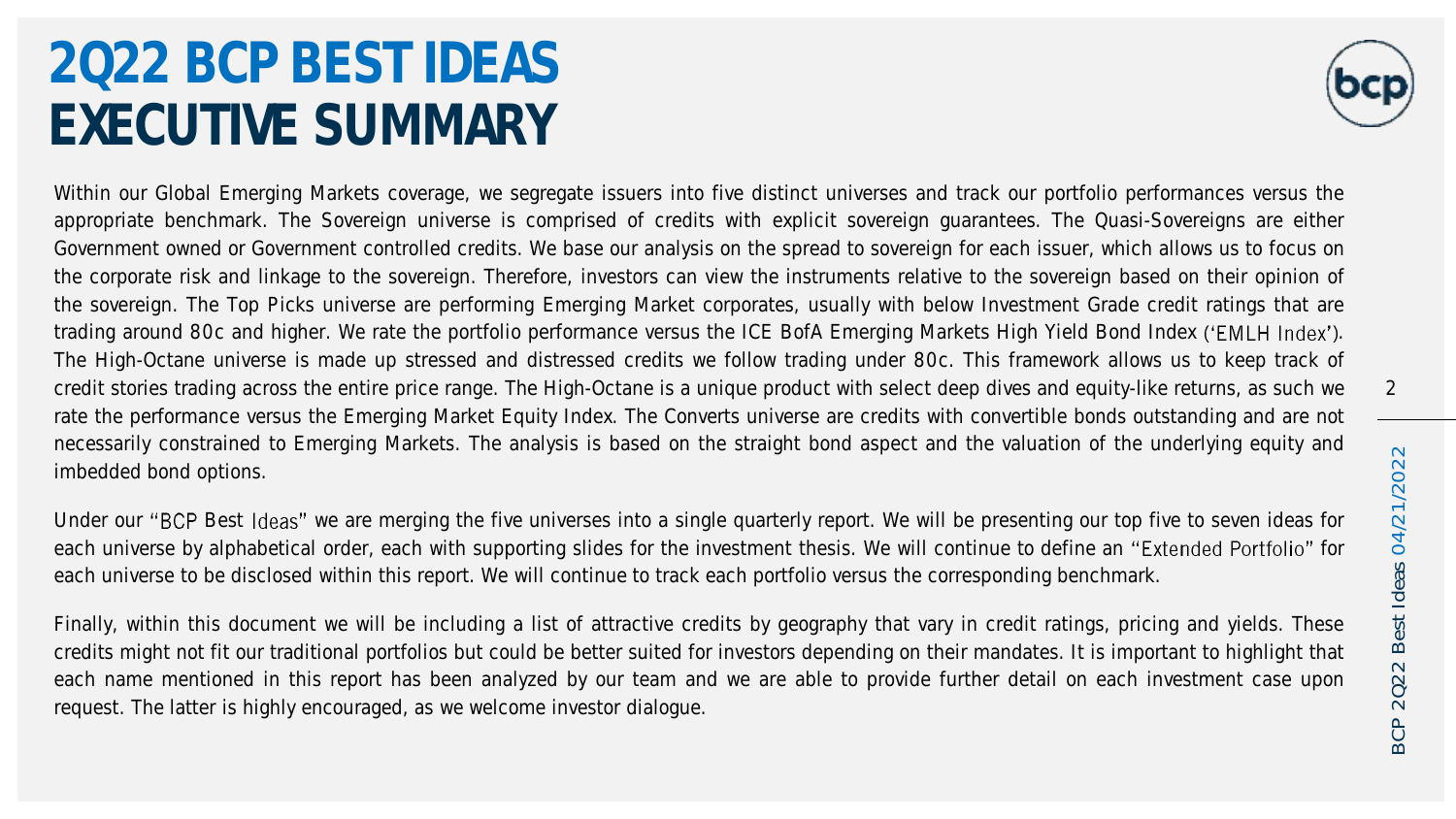### 2Q22 BCP BEST IDEAS



|                     | <b>NAME</b>                  | <b>TICKER</b> | <b>MATURITY</b> | COUPON | <b>POSITION</b> | RATINGS (M/SP/F)      | <b>MID PRICE</b> | <b>MID YTW</b> |
|---------------------|------------------------------|---------------|-----------------|--------|-----------------|-----------------------|------------------|----------------|
| <b>SOVEREIGNS</b>   | <b>BRAZIL</b>                | <b>BRAZIL</b> | 2031            | 3.75%  | Long            | $-$ / BB $-$ / BB $-$ | 88.25            | 5.36%          |
|                     | <b>COSTA RICA</b>            | COSTAR        | 2044            | 7.00%  | Long            | <b>B2/BB/BB</b>       | 99.00            | 7.09%          |
|                     | <b>ECUADOR</b>               | <b>ECUASO</b> | 2035            | 0.00%  | Long            | $B - / B - / B -$     | 81.25            | 8.31%          |
|                     | EL SALVADOR                  | <b>ELSALV</b> | Curve           |        | Short           | Caa1 / B- / CCC       |                  |                |
|                     | <b>HONDURAS</b>              | <b>HONDUR</b> | 2030            | 5.63%  | Short           | $B2 / B - / -$        | 91.00            | 7.09%          |
|                     | PARAGUAY                     | PARGUY        | 2031            | 4.95%  | Long            | Ba1 / BB / BB+        | 102.50           | 4.57%          |
| <b>QUASI - SOVS</b> | <b>BNDES</b>                 | <b>BNDES</b>  | 2024            | 4.75%  | Overweight      | Ba2 / BB- / BB-       | 102.90           | 3.27%          |
|                     | CNOOC GROUP                  | CNOOC         | 2033            | 5.50%  | Overweight      | $A1 / A+ / A+$        | 102.96           | 5.15%          |
|                     | PETROLEOS MEXICANOS          | <b>PEMEX</b>  | 2026            | 6.88%  | Overweight      | Baa3 / BBB / BB-      | 101.88           | 6.36%          |
| <b>TOP PICKS</b>    | AEROPUERTOS ARGENT 2000      | <b>AEROAR</b> | 2031            | 8.50%  | Outperform      | Caa3/ CCC+/ -         | 82.50            | 12.23%         |
|                     | <b>BRF SA</b>                | <b>BRFSBZ</b> | 2050            | 5.75%  | Underperform    | Ba2/ -/ BB            | 84.95            | 6.97%          |
|                     | CAR INC                      | CARINC        | 2024            | 9.75%  | Outperform      | $B3/B-/-$             | 88.81            | 16.85%         |
|                     | MX REMIT FUND FIDUC EST      | <b>EKT</b>    | 2028            | 4.88%  | Outperform      | $-/-/$ BB+            | 85.00            | 10.37%         |
|                     | FIDELITY BANK PLC            | <b>FIDBAN</b> | 2026            | 7.63%  | Outperform      | B2/ B-/ B-            | 96.62            | 8.82%          |
|                     | SIXSIGMA NETWORKS MEXICO     | KIONET        | 2025            | 7.50%  | Outperform      | $B2/B/ -$             | 97.50            | 8.45%          |
|                     | KOSMOS ENERGY LTD            | KOS           | 2028            | 7.50%  | Outperform      | B3u/ $B+/B+$          | 97.50            | 8.04%          |
|                     | MEDCO BELL PTE LTD           | <b>MEDCIJ</b> | 2027            | 6.38%  | Outperform      | $B1/B+/B+$            | 95.06            | 7.62%          |
|                     | MOVIDA EUROPE SA             | <b>MOVIBZ</b> | 2031            | 5.25%  | Outperform      | $-$ / BB $-$ / BB $-$ | 87.55            | 7.18%          |
|                     | PEGASUS HAVA TASIMACILIG     | <b>PGSUST</b> | 2026            | 9.25%  | Outperform      | $-$ / B/ BB $-$       | 100.25           | 9.15%          |
|                     | <b>VEDANTA RESOURCES LTD</b> | <b>VEDLN</b>  | 2023            | 7.13%  | Outperform      | B3/ B-/ WD            | 94.00            | 13.11%         |
| <b>HIGH OCTANE</b>  | CHINA FORTUNE HOLDINGS       | CHFOTN        | 2021            | 9.00%  | Positive        | $-/-/WD$              | 15.00            | $\bar{a}$      |
|                     | PROVINCIA DEL CHUBUT         | <b>CHUBUT</b> | 2030            | 7.75%  | Positive        | $Ca/ -/ CC$           | 82.00            | 14.72%         |
|                     | HILONG HOLDING LTD           | <b>HILOHO</b> | 2024            | 9.75%  | Positive        | $-/-$                 | 60.00            | 34.37%         |
|                     | KERNEL HOLDING SA            | <b>KERPW</b>  | 2027            | 6.75%  | Positive        | $-1$ CCI CCC          | 53.50            | 21.57%         |
|                     | METINVEST BV                 | <b>METINV</b> | 2029            | 7.75%  | Positive        | $-/$ NR/CCC           | 51.00            | 21.02%         |
|                     | UKRAINE GDP WARRANTS         | <b>UKRAIN</b> | 2040            | FLOAT  | Positive        | $- / B - / -$         | 28.00            |                |
| CONVERTS            | <b>BILIBILI</b>              | <b>BILI</b>   | 2026            | 0.50%  | Positive        | $-$ / - / -           | 71.41            | 14.00%         |
|                     | <b>LITHIUM AMERICAS</b>      | LACCN         | 2027            | 1.75%  | Positive        | $-$ / - / -           | 102.25           | 1.26%          |

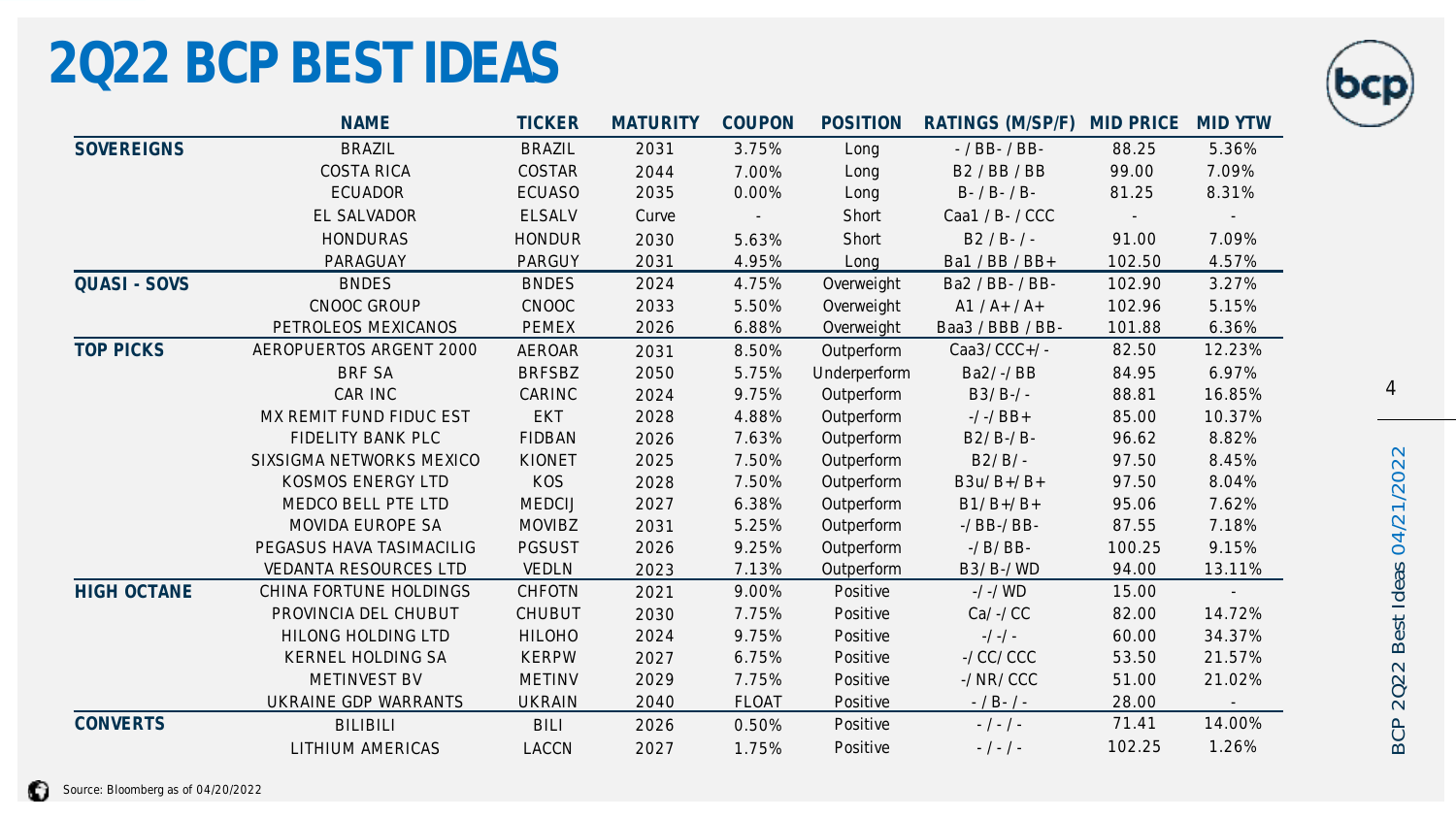### RATING CHANGES IN THIS EDITION

|                     | <b>NAME</b>                   | <b>TICKER</b> | <b>MATURITY</b>     | COUPON | <b>BCP RATING CHANGE</b>            |
|---------------------|-------------------------------|---------------|---------------------|--------|-------------------------------------|
| SOVEREIGNS          | <b>BRAZIL</b>                 | <b>BRAZIL</b> | 2031                | 3.75%  | Upgrade to Long                     |
|                     | <b>COSTA RICA</b>             | COSTAR        | 2044                | 7.00%  | Upgrade to Long                     |
|                     | PARAGUAY                      | PARGUY        | 2031                | 4.95%  | Upgrade to Long                     |
|                     | <b>UKRAINE</b>                |               | <b>GDP WARRANTS</b> |        | Upgrade to Long                     |
|                     | BRAZIL, URUGUAY, COLOMBIA     | BRL/UYU/COP   | LOCAL CURRENCY      |        | Upgrade to Long                     |
|                     | <b>BRAZIL</b>                 | <b>BRAZIL</b> | 2050                | 4.75%  | Upgrade to Neutral                  |
|                     | COLOMBIA                      | COLOM         | 2051                | 4.13%  | Upgrade to Neutral                  |
|                     | CHILE                         | CLP           | LOCAL CURRENCY      |        | Downgrade to Neutral                |
|                     | <b>NIGERIA</b>                | <b>NGERIA</b> | 2028                | 6.13%  | Downgrade to Neutral                |
|                     | <b>HONDURAS</b>               | <b>HONDUR</b> | 2030                | 5.63%  | Downgrade to Short                  |
| <b>QUASI - SOVS</b> | <b>BNDES BRAZIL</b>           | <b>BNDES</b>  | 2024                | 4.75%  | Upgrade to Market Overweight        |
|                     | EMPRESA NACIONAL DEL PETROLEO | <b>ENAP</b>   | 2026                | 3.75%  | Downgrade to Market Weight          |
|                     | CENTRAIS ELETRICAS BRASIL     | <b>ELEBRA</b> | 2025                | 3.63%  | Downgrade to Market Weight          |
|                     | <b>VAKIF BANK</b>             | <b>VAKBN</b>  | 2026                | 6.5%   | Downgrade to Market Weight          |
| <b>TOP PICKS</b>    | <b>MOVIDA</b>                 | <b>MOVIBZ</b> | 2031                | 5.25%  | Upgrade to Market Outperform        |
|                     | <b>KOSMOS</b>                 | <b>KOS</b>    | 2028                | 7.50%  | Upgrade to Market Outperform        |
|                     | PEGASUS AIRLINES              | <b>PGSUST</b> | 2026                | 9.25%  | Upgrade to Market Outperform        |
|                     | AA2000                        | <b>AEROAR</b> | 2031                | 8.50%  | Upgrade to Market Outperform        |
|                     | <b>FIDELITY BANK</b>          | <b>FIDBAN</b> | 2026                | 7.63%  | Upgrade to Market Outperform        |
|                     | MEDCO ENERGI                  | MEDCIJ        | 2027                | 6.38%  | Upgrade to Market Outperform        |
|                     | ANTON OILFIELD                | ANTOIL        | 2025                | 8.75%  | Upgrade to Market Outperform        |
|                     | SIXSIGMA NETWORKS             | KIONET        | 2025                | 7.50%  | Upgrade to Market Outperform        |
|                     | ALSEA                         | ALSEA         | 2026                | 7.75%  | Downgrade to Market Perform         |
|                     | DTEK O&G                      | <b>DTEKOG</b> | 2026                | 6.75%  | Downgrade to Market Perform         |
|                     | FS BIO                        | <b>FSBIOE</b> | 2025                | 10.00% | Downgrade to Market Perform         |
|                     | <b>GRAN TIERRA ENERGY</b>     | <b>GTE</b>    | 2025                | 6.25%  | Downgrade to Market Perform         |
|                     | UNIGEL                        | UNIGEL        | 2026                | 8.75%  | Downgrade to Market Perform         |
|                     | <b>BRASKEM IDESA</b>          | <b>BAKIDE</b> | 2029                | 7.45%  | Downgrade to Market Perform         |
|                     | BR FOODS                      | <b>BRF</b>    | 2050                | 5.75%  | Downgrade to Market Underperform    |
| HIGH OCTANE         | KERNEL                        | <b>KERPW</b>  | 2027                | 5.75%  | Upgrade to Positive                 |
|                     | METINVEST                     | <b>METINV</b> | 2029                | 7.75%  | Moved from Top Picks to High Octane |
|                     | <b>DOCUFORMAS</b>             | <b>DOCUFO</b> | 2024                | 10.25% | Moved from Top Picks to High Octane |
|                     | PT. PAN BROTHERS              | PBRXIJ        | 2025                | 7.63%  | Downgrade to Neutral                |
|                     | AEROMEXICO                    | <b>AERMEX</b> | 2025                | 0.00%  | Upgrade to Neutral                  |
|                     | SHELF DRILL HOLD              | <b>SHLFDI</b> | 2025                | 8.25%  | Upgrade to Neutral                  |
| <b>CONVERTS</b>     | <b>BILIBILI</b>               | <b>BILI</b>   | 2026                | 0.50%  | Upgrade to Positive                 |
|                     | LITHIUM AMERICAS              | LACCN         | 2027                | 1.75%  | Upgrade to Positive                 |
|                     | 21VIANET GROUP INC            | VNET          | 2026                | 0.00%  | Downgrade to Neutral                |

5

ΣC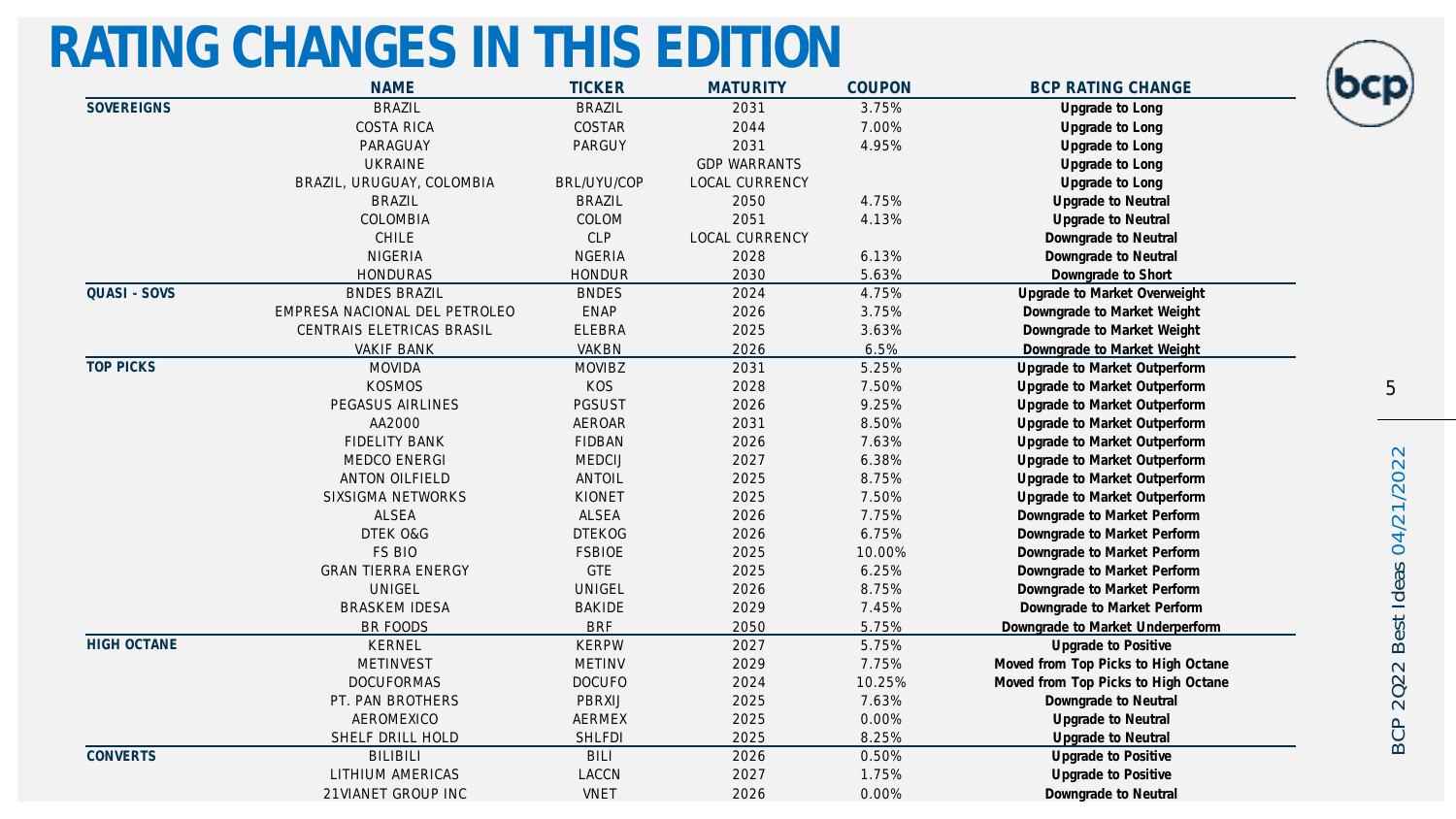# SOVEREIGNS ECUA 1.00% 35s

ECUASO 0.00% 35s LONG SHORT<sub>I</sub> **HONDURAS** ELSALV CURVE GDP WARRANTS HONDUR 5.625% 30s COSTAR 7% 44s BRL, UYU and COP BRAZIL 3.75% 31s PARGUY 4.9% 31s

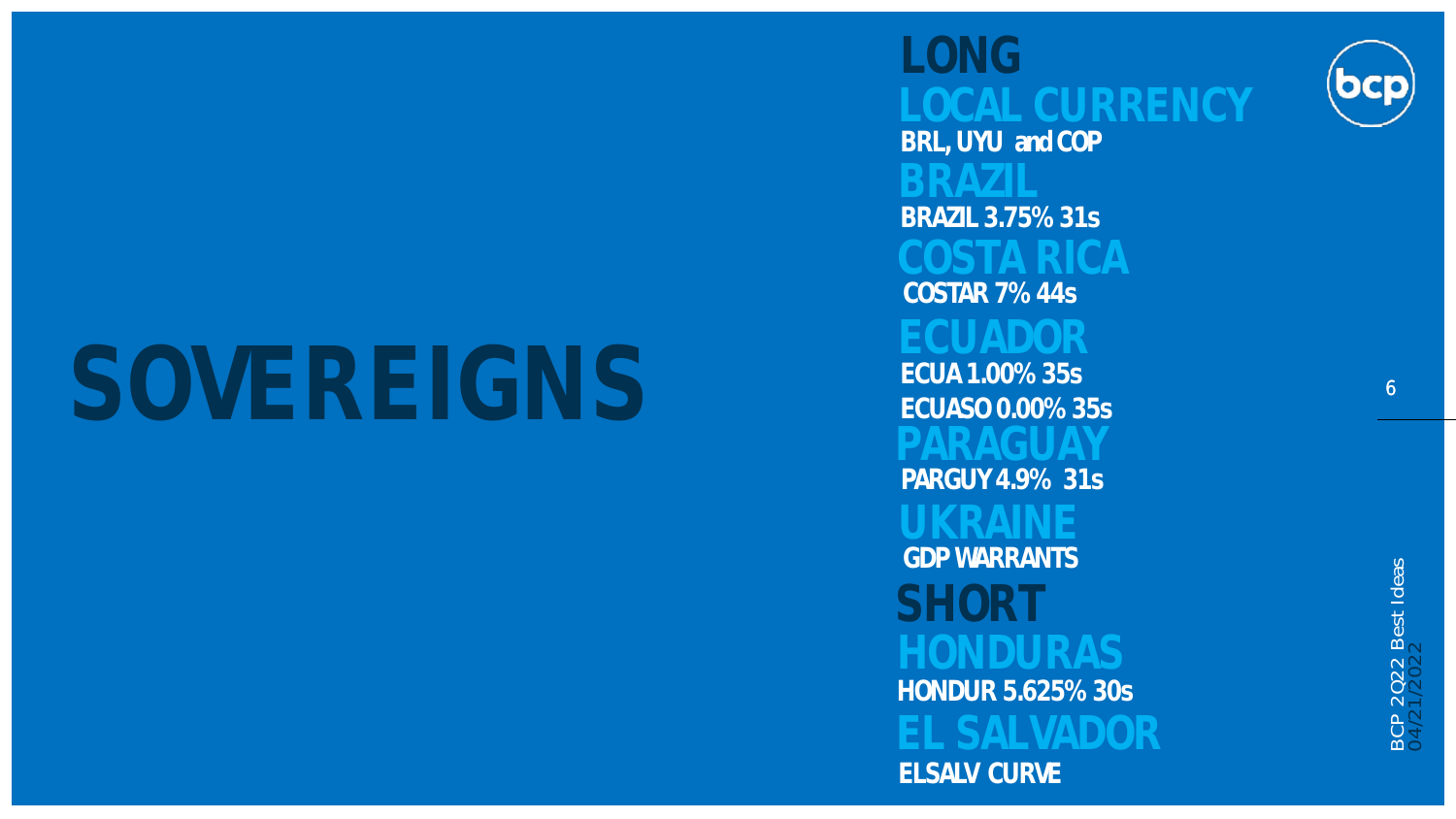

### QUASI -<br>-<br>-SOVEREIGNS

CNOOC 5.50% 33s BNDES 4.75% 24s PEMEX 6.88% 26s OVERWEIGHT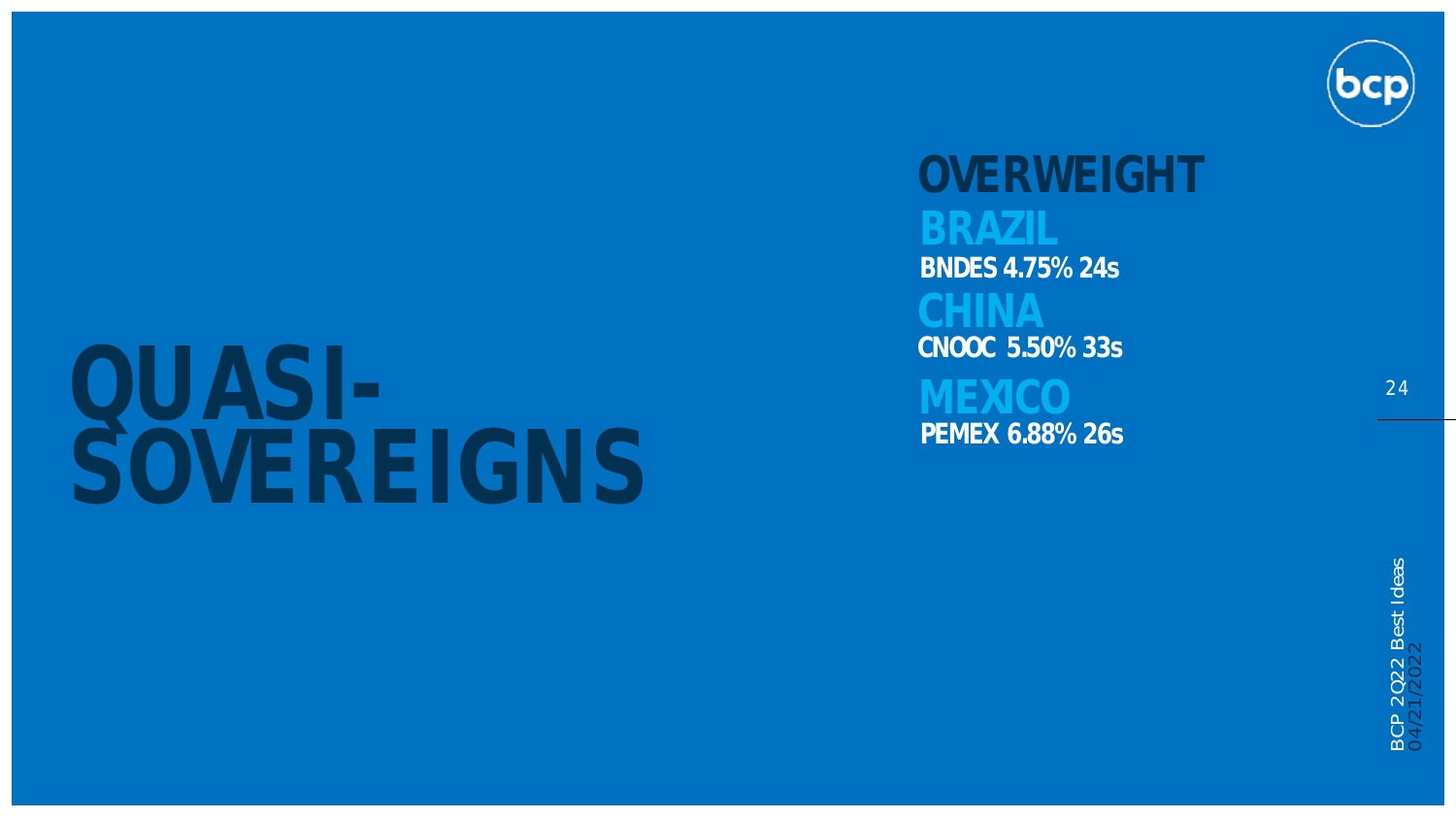# TOP PICKS CARINC 9.75% 24s

BRAZIL MOVIBZ 5.25% 31s AEROAR 8.50% 31S OUTPERFORM VEDLN 7.125% 23s MEDCIJ 6.38% 27s

UNDERPERFORM BRFSBZ 5.75% 50s

 $\rm SUB$ -SAHARAN AFRICA  $_{34}$ PGSUST 9.25% 26s NIGERIA FIDBAN 7.625% 26s EKT 4.88% 28s KIONET 7.50% 25s KOS 7.50% 28s

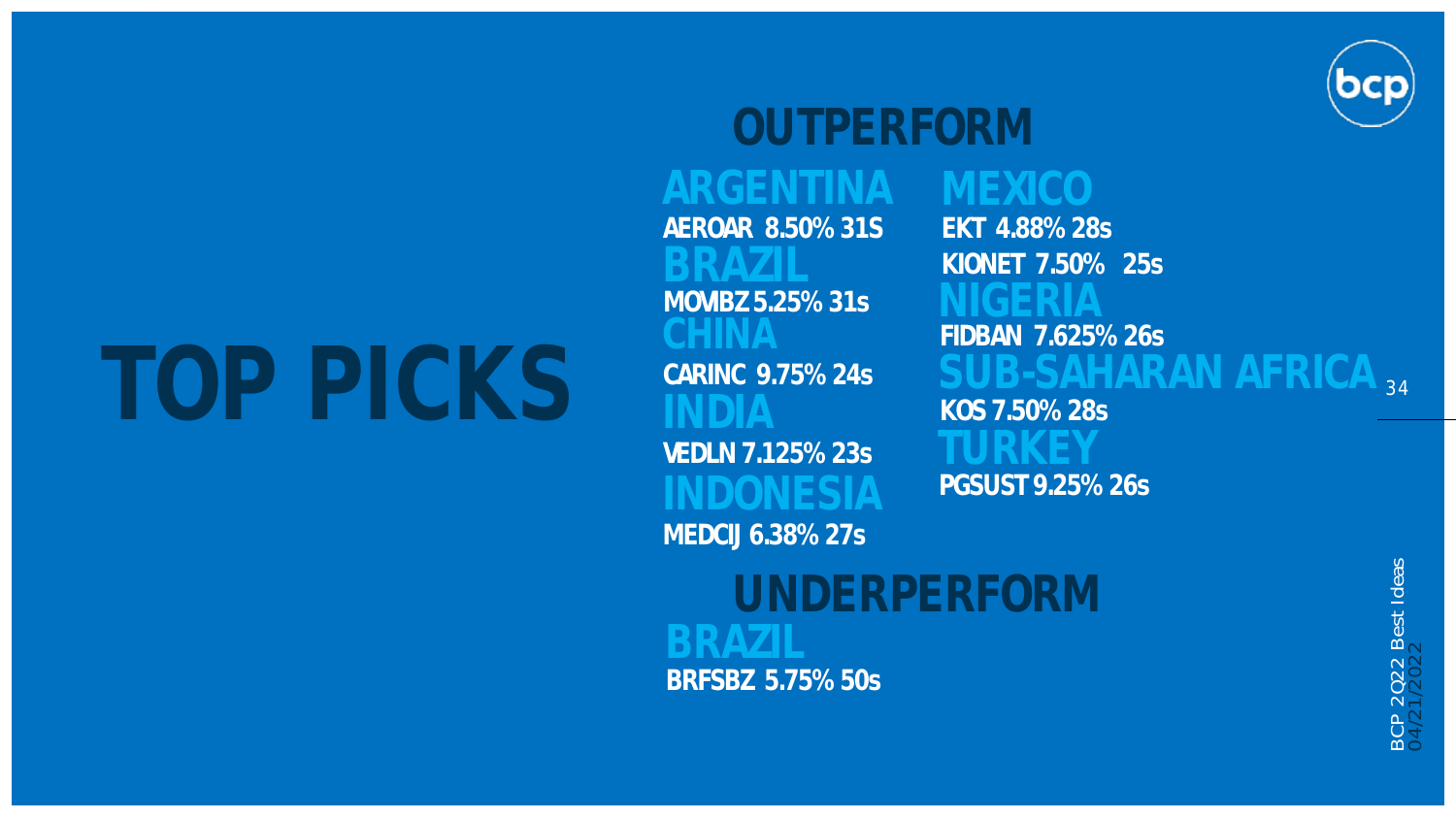# HIGH OCTANE

# POSITIVE

CHUBUT 7.75% 30s

CHFOTN 9.00% 21s HILOHO9.75% 24s METINV 7.75% 29s

KERPW 6.75% 27s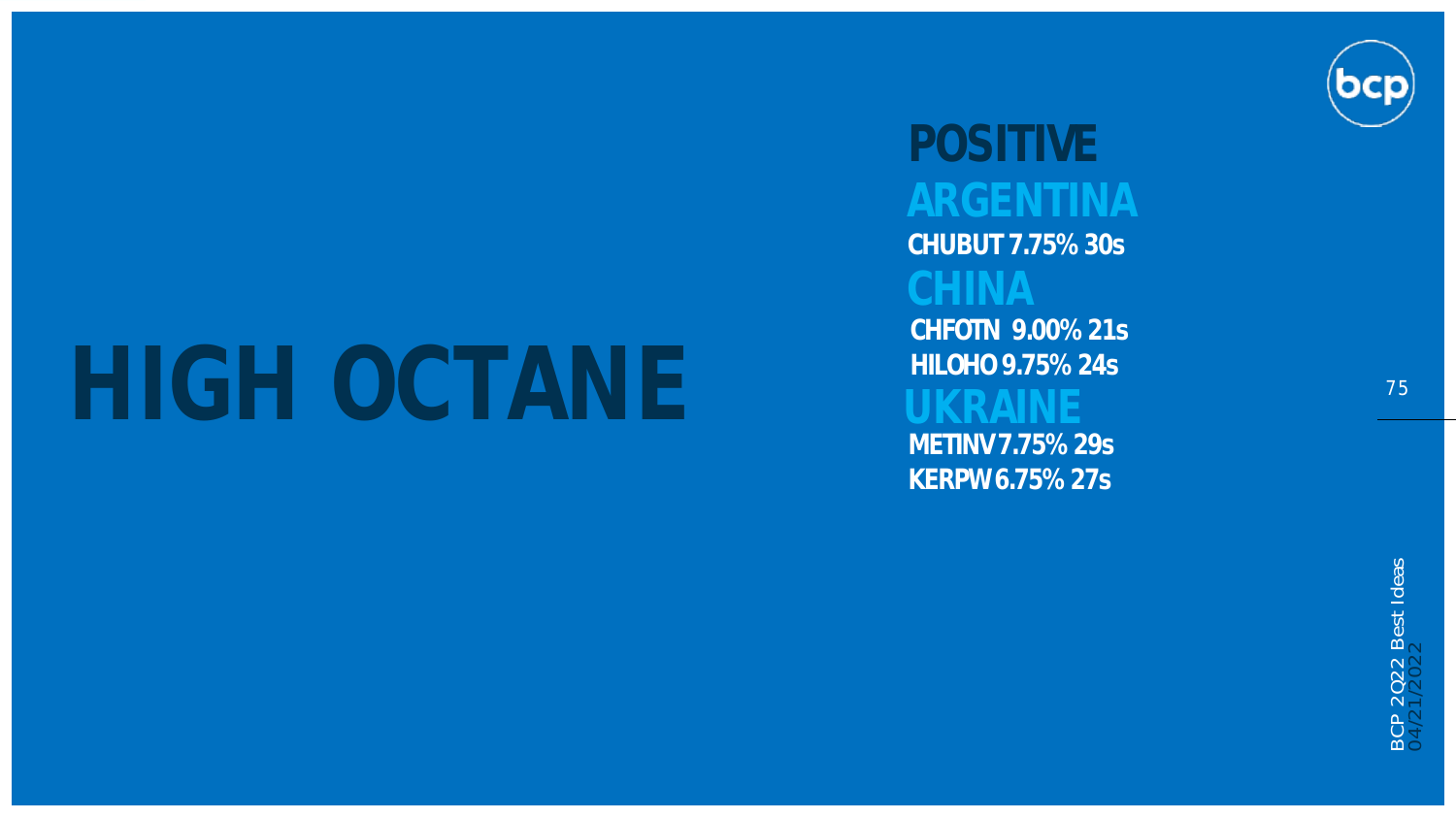

# CONVERTS

# POSITVE OUTRIGHT BILI 0.5% 26s LACCN 1.75% 27s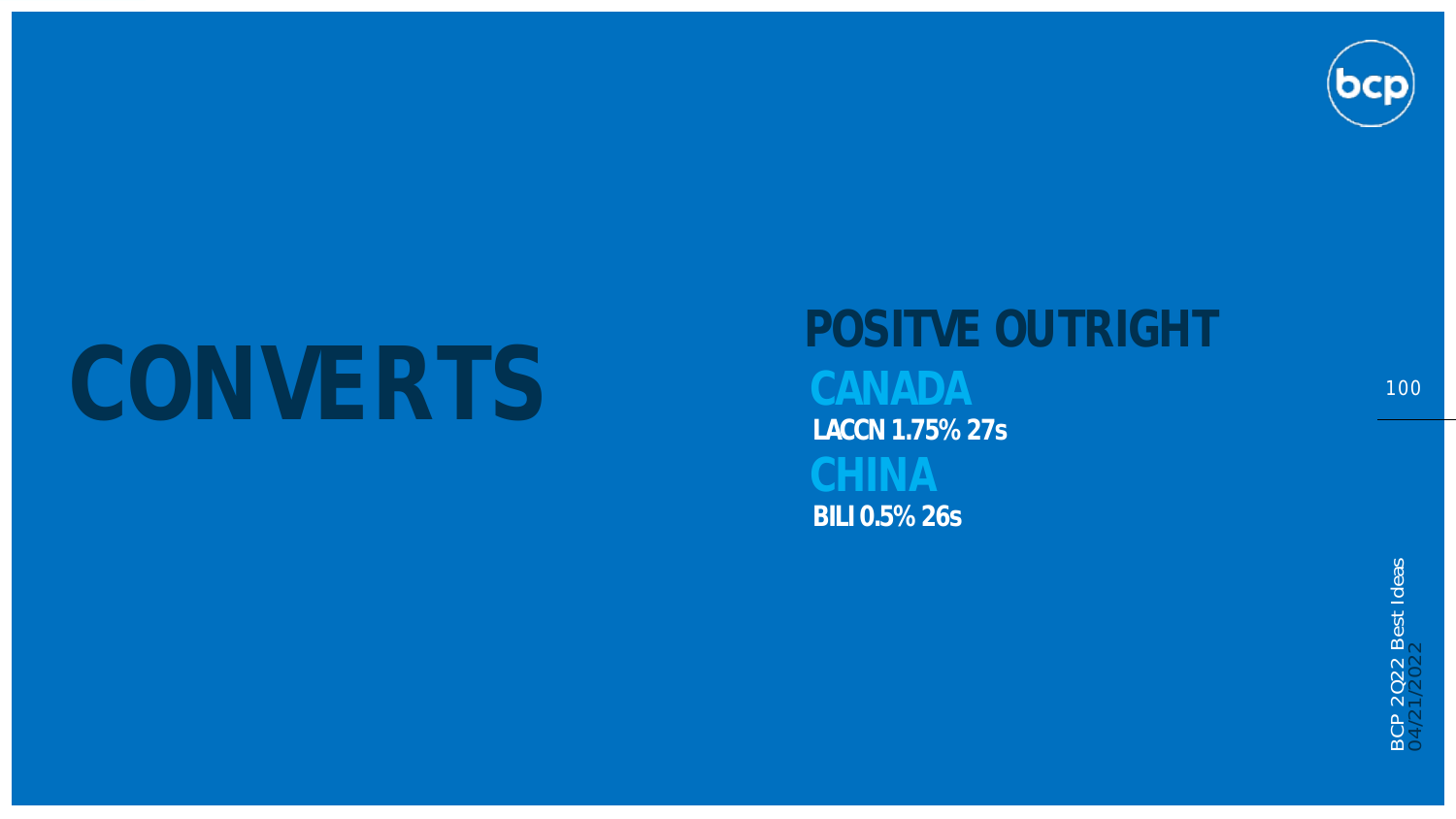# OTHER PREFERRED NAMES: ARGENTINA

#### YPF STEP-UP 2026 (Caa3/-/-) - 12.9% YTW - "Market Outperform"

• Strongest bond structure in the country. Bonds backed by exports collected offshore in a NY account at Citibank. Exports reached US\$1.6bn in 2021. Coupon steps up to 9% in Dec22

#### YPFLUZ 10.00% 2026 (Caa3/CCC+/-) - 11.8% YTW

• Deleveraging process on the way as first phase of expansion is over. Net leverage now at 2.3x with sound free cash flow generation (US\$67mm in 4Q21). 2022 guidance: US\$340mm EBITDA vs US\$160mm capex, which includes a new100MW solar project.

#### BUENOS STEP UP 2037 A  $(Ca/CC+f-)=$  20.7% YTW

• Lowest dollar price and benchmark province. Restructured bonds, with a more confrontative process compared to peers although with terms not very different, suggesting provinces are more similar than different. Balanced fiscal account. Confrontative governor.

#### JUJUYA STEP-UP 2027 (-/CCC+/-) 22.8% YTW

• Highest yielding provincial bond. Restructuring among provinces were done at similar terms, suggesting provinces are much more similar than different. Exposure to coparticipation is high though transfers are automatic, avoiding sovereign interference. Sound fiscal surplus.

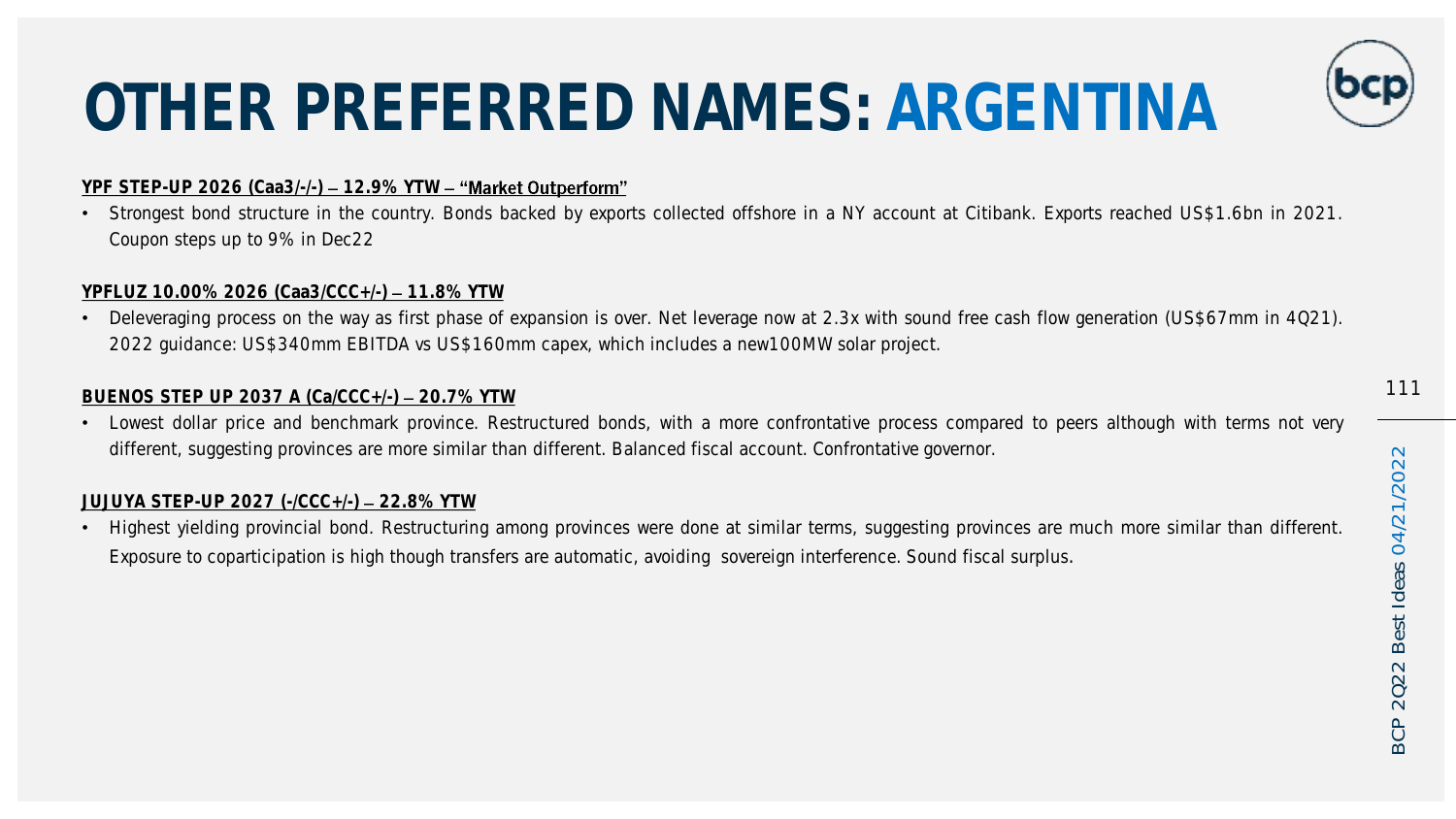# RECENT RATING CHANGES: MEXICO

#### PEMEX 6.88% 2026 (BBB)  $-6.3%$  YTW  $-$  maintaining as "Overweight"

• Trading very wide at 268 bps spread to sovereign, despite strong Govt. support through direct capitalizations and the Sovereign funding 2022 and 2023 debt maturities. More importantly, the Govt. continues to gradually reduce the tax burden. We see Pemex as a very cheap extension of the sovereign.

#### ALSEA 7.75% 2026 (BB-)  $-6.8\%$  YTW  $-$  downgrade to "Market Perform"

• Sound bond performance trading at 103c. Revenue rebounded with EBITDA margins expanding above pre-pandemic levels. Issuer guided for an EBITDA growth above 20% in 2022. Recent bond issuances addressed the large ST debt maturities, significantly improving the maturity profile.

#### BAKIDE 7.45% 2029 (BB-) - 7.7% YTW - downgrade to "Market Perform"

• The major Pemex risks materialized, which resulted in new supply contracts and 4Q21 run-rate improved to 81%. The continued strength in PE pricing, plus the new import terminal will continue to generate strong FCF. We see the issuer deleveraging below 3.0x, incl. dividend outflows.

#### DOCUFO 10.25% 2024  $(B<sub>+</sub>)$  – 33.1% YTW – moving to "Positive" on High Octane

• Nearly US\$300 mm in available warehousing credit lines, the sole non-bank financial that is fully funded for the foreseeable future. No accrued interest on balance sheet, very stable net debt and FCF, healthy net debt to loans at 85%. Poor IR communications on recent corporate merger.

#### $FINDEPEND$  8.00% 2024 (BB-)  $-$  23.2% YTW  $-$  maintaining "Positive"

• Lowest net debt to loans ratio at 66%, strongest tangible equity metrics. Management focused on collections, generated FCF, divested non-core portfolios and repurchased debt at discount. Strong US loan growth driving earnings, targeting 50% of loan portfolio. Small issue size could limit availability.

#### TZA 8.25% 2024 (C) - maintaining "Positive" at 64c

• Upgraded at 48c. Consistently beating our conservative estimates. Strong FCF generation and liquidity, sufficient to meet potential CEBURE maturity. A 6.0x EV multiple implies coverage above par, with double-digit IRRs. We highlight the on-going restructuring is the major risk to our thesis.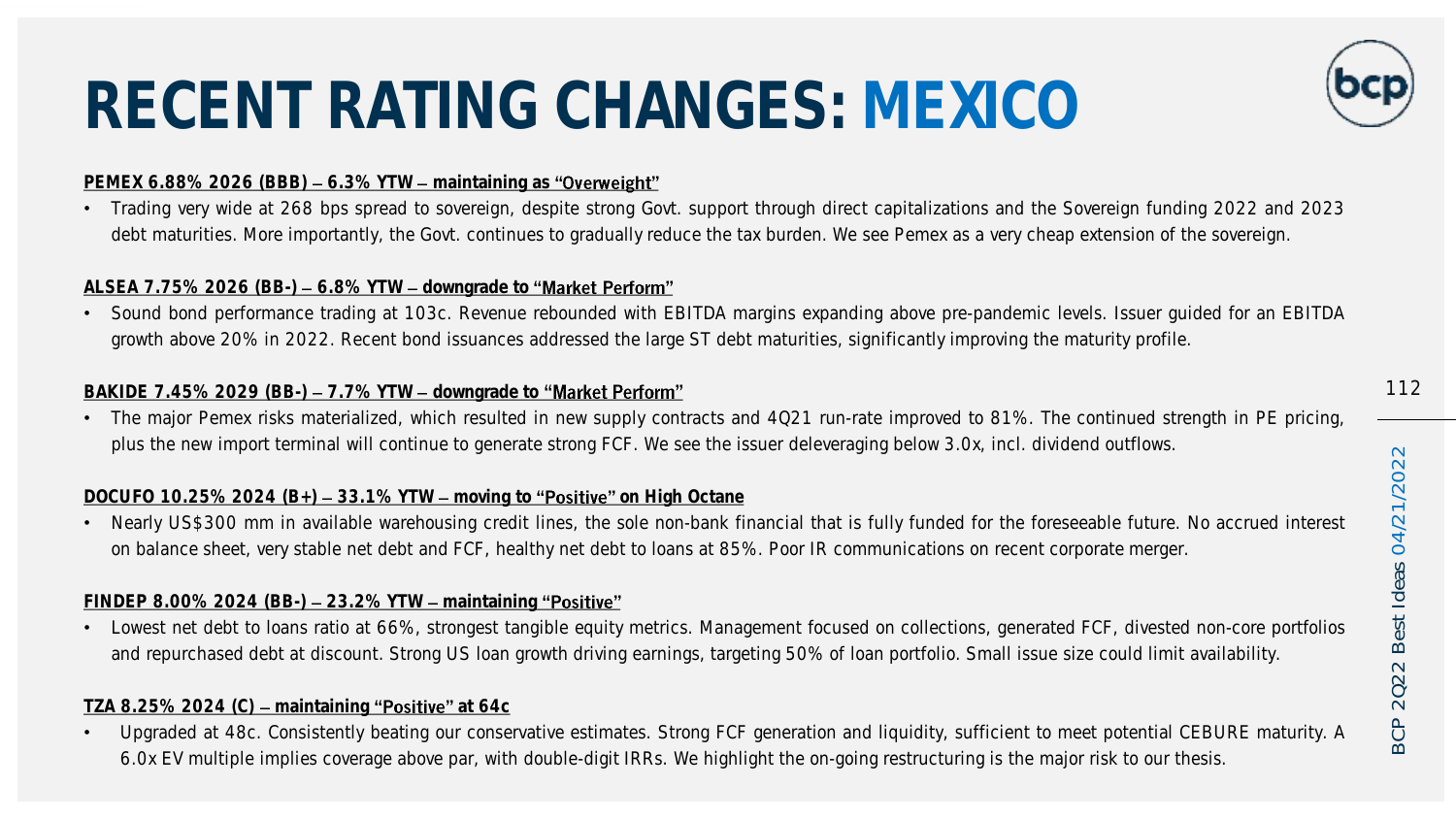# OTHER PREFERRED NAMES: MEXICO

#### GCC 3.62% 2032 (BBB-) 4.8% YTW

• Strong FCF, 78% of EBITDA generated in the US and benefits from oil-well drilling. EBITDA margins are among the industry best, even when compared to US peers. Recently refinanced its capital structure, significantly extending relevant maturities to 2032. Has negative net debt.

#### KUOBMM 5.75% 2027 (BB-) - 5.9% YTW

• Mexican conglomerate with consumer (pork meat & Herdez), petrochemical and automotive divisions. Sound consumer recovery after the pork meat fire, coupled with automotive transmissions ramp-up. LTM net leverage under 2.0x with strong liquidity plus large available committed bank lines.

#### $CYDSA - 6.25\% 2027 (BB) - 6.9\% YTW$

• Mexican salt, chlorine-caustic chemicals producer with an LPG storage business. Revenue and EBITDA growth driven by positive trends in chlorine products pricing. FCF burn driven by capex building a new plant, increasing net leverage to 2.6x at restricted group.

#### $POSADA - Step-Up 2027 (B-) - 12.1% YTW$

• Upgraded at 39c, went neutral at 80c. Emerged from pre-pack Chapter 11, with 4Q21 occupancies increasing to 59%. The new bond is secured by the hotel collateral assets, which we see the value above par. No need for further capital as the issuer currently has US\$95 mm in cash.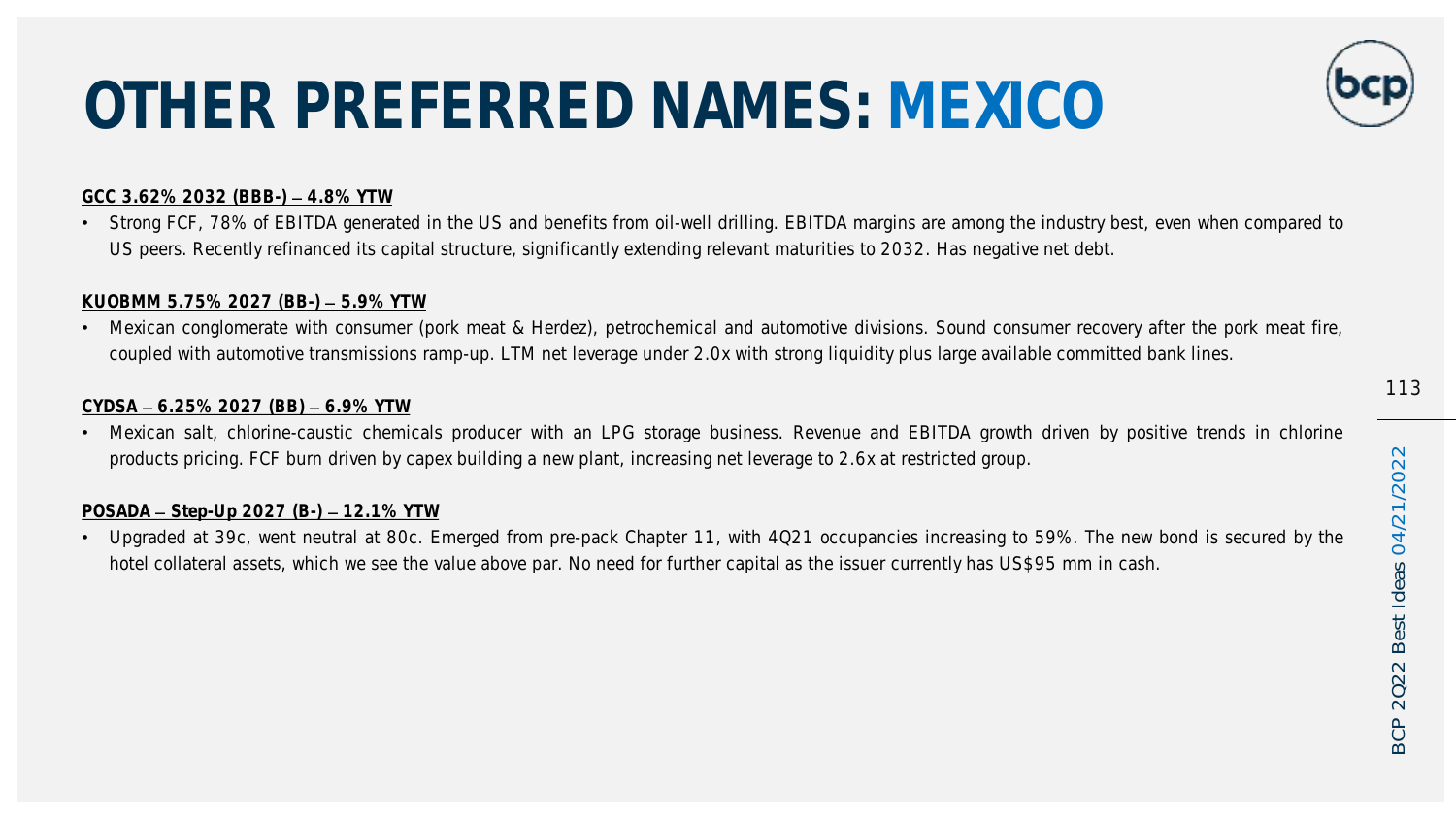# OTHER PREFERRED NAMES: BRAZIL

#### FSBIO 10.00% 2025 (B1/-/BB-) - 8.5% YTW

• Brazil based corn ethanol producer. Low cost structure vs peers with animal nutrition working really well as a natural hedge to corn cost. Strong cash generation at current levels on a 1.1x (LQA) leverage structure. We see leverage peaking at manageable 2.3x amid current expansion plan. 10% coupon carry on a low coupon environment post refinancings through 2021.

#### HIDRVS 4.95% 2031 (BB) - 8.0% YTW

• Unique structure and well positioned in an underserved market. Strong and proven contractual framework, mainly settled through take-or-pay terms. Despite weaker than expected results for the year, given a combination of external factors, consolidation of new operations ramping up should translate into a improved 2022. Decent liquidity, solid shareholders and extended maturity profile.

#### AEGEA 5.75% 2024 (BB) - 5.0% YTW

• Strong shareholders. Leading and consolidating the underpenetrated private sanitation segment in Brazil. Capex and expansion has historically translated into EBITDA with the successful turnaround of new concessions. Strong cash position and manageable leverage at the ~2.5x level.

#### ITAU 6.125% PERP  $(B_+)$  – 8.6% YTC

• Blue chip solid bank name in Brazil. Technical call. Current Perp trades below call for the end of the year where coupon will increase to a float rate (UST 5Y + 398bps) that's above current coupon level. We think it is very likely Itau call its Perps at par offering a interesting short-term pickup.

#### BRFSBZ 5.75% 2050 (BB) - 6.8% YTW (SHORT)

• Rising costs amid inflationary pressures and increase in commodity pricing should continue to pressure margins. That coupled to weakened consumer trends and Asian supply recovery should limit operations for the year. Additionally, we think the longer dated coupon bond is more susceptible to the mentioned mid-term weakness.

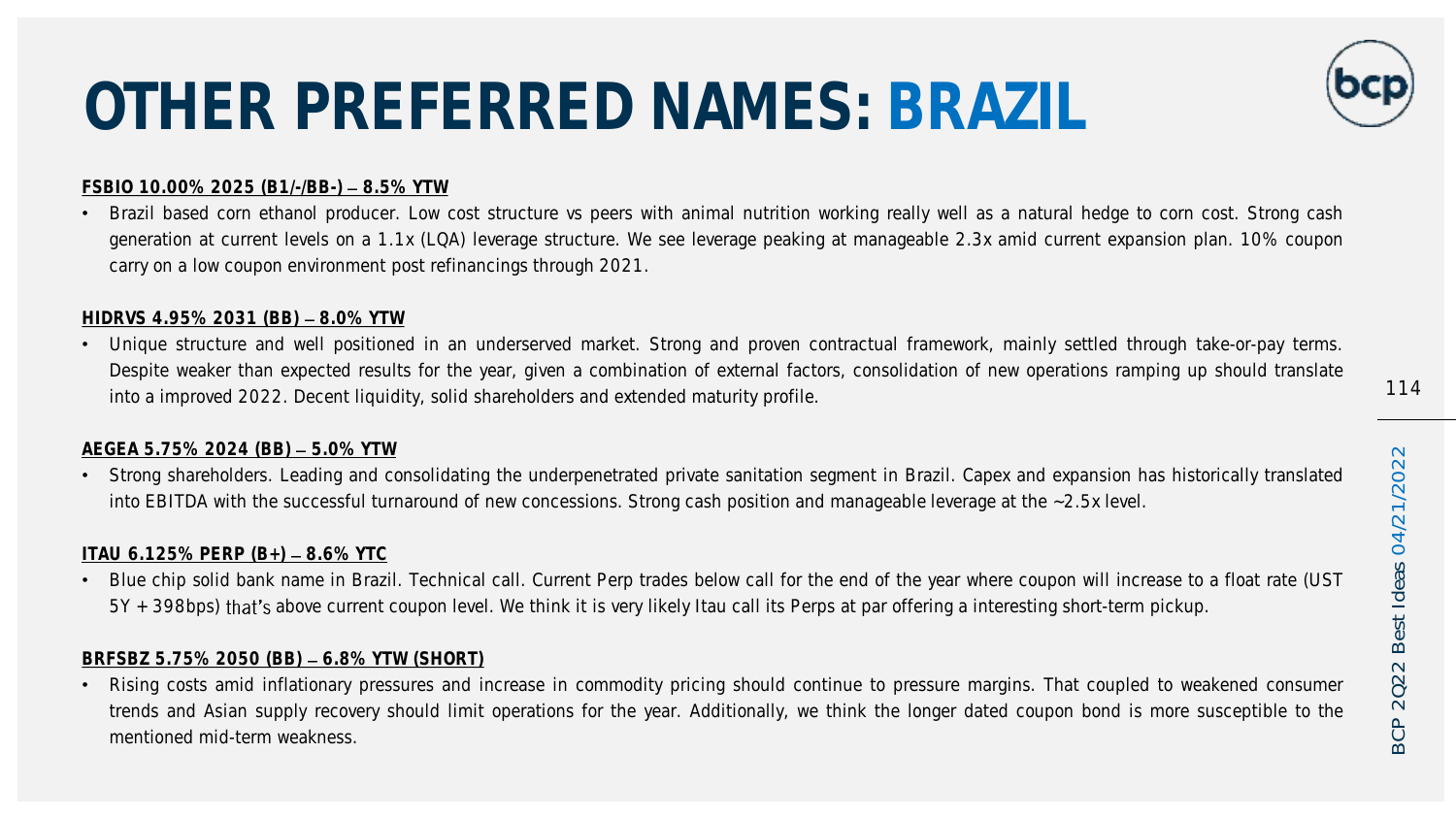# OTHER PREFERRED NAMES: BRAZIL

#### GOLLBZ 8.00% 2026 (B2/-/-) - 10.98% YTW

• Brazilian domestic airline carrier. Despite unwelcomed fuel cost pressures on an unhedged balance sheet we think the solid demand recovery and positive yield management, also favored by the recent BRL appreciation, are enough to sustain pre-pandemic margins. We think 11% YTM looks excessive for the secured GOLLBZ 26s.

## OTHER PREFERRED NAMES: LATAM

#### GTF  $6.25\%$  2025 ( $-B$ -/B $-$ ) – 9.1% YTW

• Colombian independent oil and gas player. We estimate the breakeven at US\$42/bbl. 4Q21 production continued the recovery trend and current oil prices should provide a strong tailwind for further deleveraging. Trades at a decent spread to closest peers.

#### FECCN 7.875% 2028  $(-/B+/B)$  – 9.3% YTW

• Colombian independent oil and gas player. We estimate the breakeven at US\$53/bbl, higher than closest peers as it sells at a higher realized price. Lowest leverage in our universe at 0.5x. Proven reserves are low but have been stable over the past years. Additional upside from Guyana if finally successful.

#### PERLNG  $5.375\%$  2030 (B3/-/B+) - 8.33% YTW

• Peruvian LNG producer. Results are benefiting from the current LNG pricing environment, which is expected to remain favorable in the short-term due to the higher global LNG demand for energy generation, along with lower LNG inventories and worsening supply issues in Europe with the Russia-Ukraine war. Therefore, we expect a strong set of results for FY2022 that should further deleverage the company to ~1.5x net leverage.

2022

**BCP** 

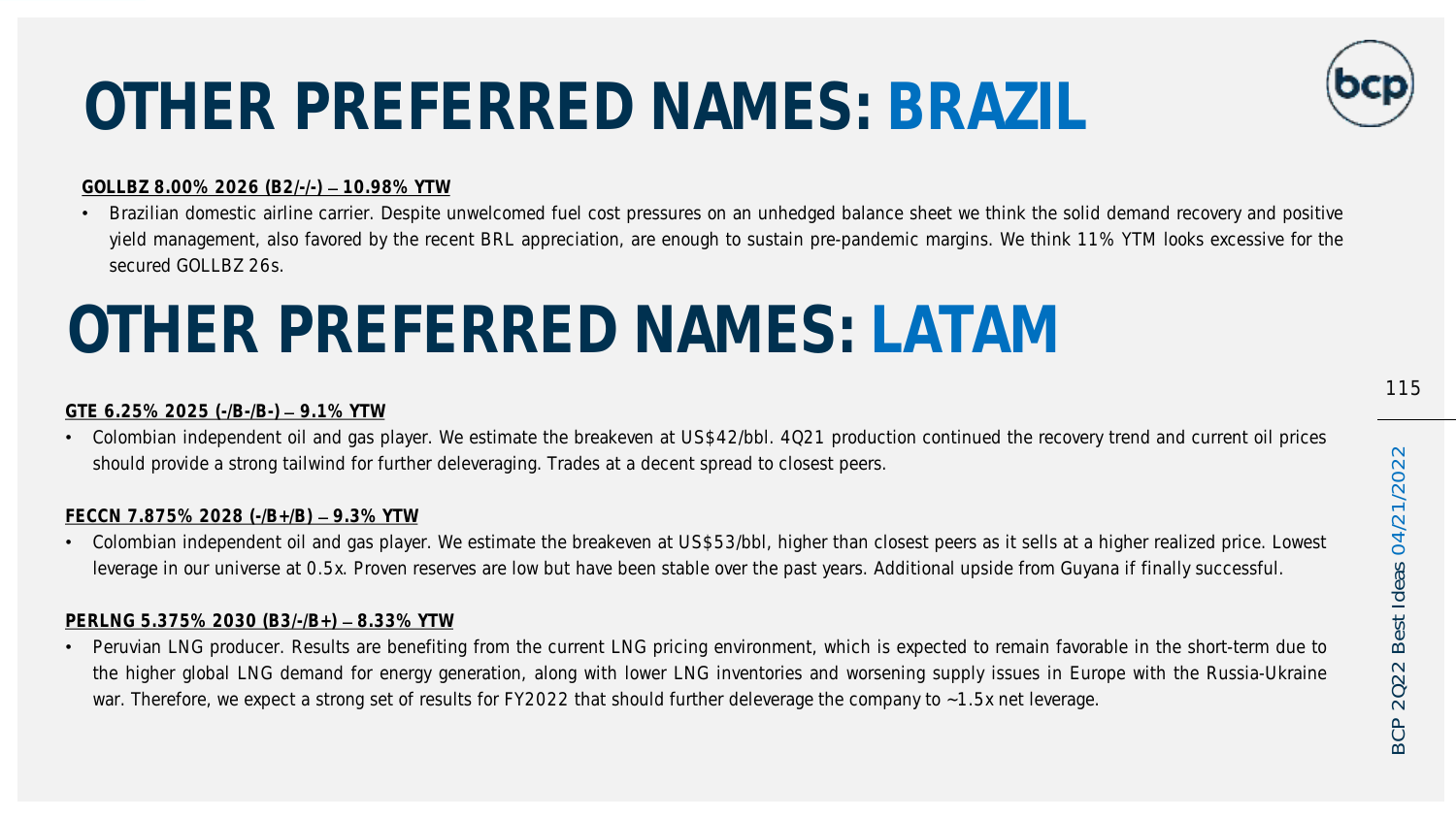# OTHER PREFERRED NAMES: TURKEY

#### PETKM 5.875% 2023 (B2/-/B+) - 5.2% YTW

• Sole petrochemical refiner in the country, competing against imports, which allow to pass-through the higher Brent and the lira depreciation. LQA net leverage reached 1.0x in 4Q21 given the strong petrochemical prices. Ultimately owned by Azerbaijan.

## OTHER PREFERRED NAMES: ASIA-EX CHINA

#### KIJAIJ 6.5% 2023 ( $-B$ -/B $-$ ) – 18.5% YTW

• Property developer engaged in townships developments. In 3Q21 revenue increased 13% while reported EBITDA decreased 5% q/q. Free Cash Flow turned negative at US\$4mm, resulting in a 2% q/q net debt increase. LTM net leverage increased to 6.4x. Total Funded Liabilities / Land Bank remained flat q/q at 54%. Liquidity remains solid with barely no STD.

#### LMRTSP 7.25% 2024 (B1/--/B+)  $-7.4\%$  YTW

• Singapore listed REIT with mall assets in Indonesia. Relaxation of restrictions is leading to significant improvements in revenue and EBITDA, having achieved 73% and 62% of pre-covid levels in 4Q21, respectively. LTM net leverage is elevated at 8.2x, but fair value of investment properties doubles the net debt.

#### SHTFIN 4.15% 2025 (--/BB-/BB) - 5.7% YTW

• India's listed non-bank financial company (NBFC) focused on the financing of used commercial vehicles. The bonds are secured by a fixed charge over specified accounts receivable, in line with most of its other debt. Net debt to net loans is at 80%, higher than local peers though lower than Latam ones. NPLs are high though collection of loans has been solid over the past years, as most of the portfolio is secured. Liquidity appears sufficient to face near term maturities

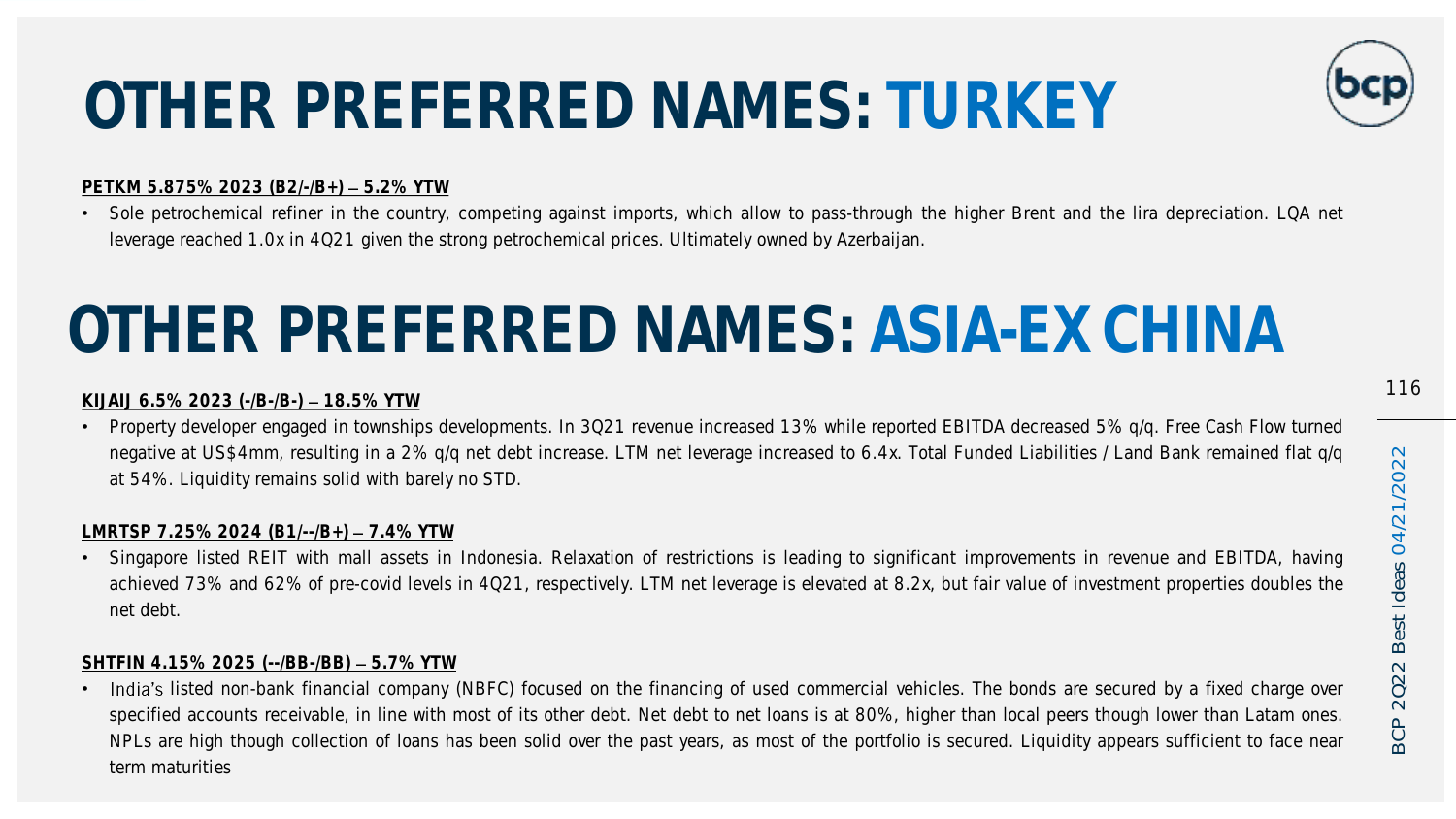117

### DISCLAIMER

#### DISCLOSURE APPENDIX

#### REGULATION AC - ANALYST CERTIFICATION

The following analysts certify that all of the views expressed in this report accurately reflect their respective personal views about the subject securities and issuers. They also certify that no part of their respective compensation was, is, or will be, directly or indirectly, related to the specific recommendations or views expressed by them in this report: Dr. Walter Molano Ph.D., Matias Castagnino CFA, Arturo Galindo and Gabriela Chaparro.

#### COMPANY SPECIFIC DISCLOSURES

This report may not be independent of BCP's propriety interests. BCP does business, and seeks to do business, with companies covered in BCP research. As a result, investors should be aware that BCP may have a conflict of interest that could affect the objectivity of this report. Further, BCP may trade the securities (or related derivatives) that are the subject of this research report for its own account and for certain customers and may from time to maintain long or short positions in the securities (or in related derivatives) of the companies mentioned in this report. Such financial and trading interests may be contrary to any recommendation in the report.

BCP's salespeople, traders and other professionals may provide oral or written market commentary or trading strategies to our clients and our proprietary trading desks that reflect opinions that are contrary to the opinions expressed in this research.

#### MEANINGS OF RATINGS

Top Picks Universe

"Market Outperform" - The bond's total return is expected to exceed the total return of the ICE BofA Emerging Markets High Yield Bond Index ('EMLH Index') over the next  $3 - 6$  months.

"Market Perform" - The bond's total return is expected to be in line with the total return of the EMLH Index over the next 3 - 6 months.

"Market Underperform"  $-$  The bond's total return is expected to be below the total return of the EMLH Index over the next  $3 - 6$  months.

"Not Rated" or no comment – Currently, the analyst does not have adequate conviction about the bond's total return relative to the EMLH Index over the next  $3 - 6$ months.



 $\sim$ BCP 2Q22 Best Ideas 04/21/2022 Best Ideas 04/21/202 2022 **BCP**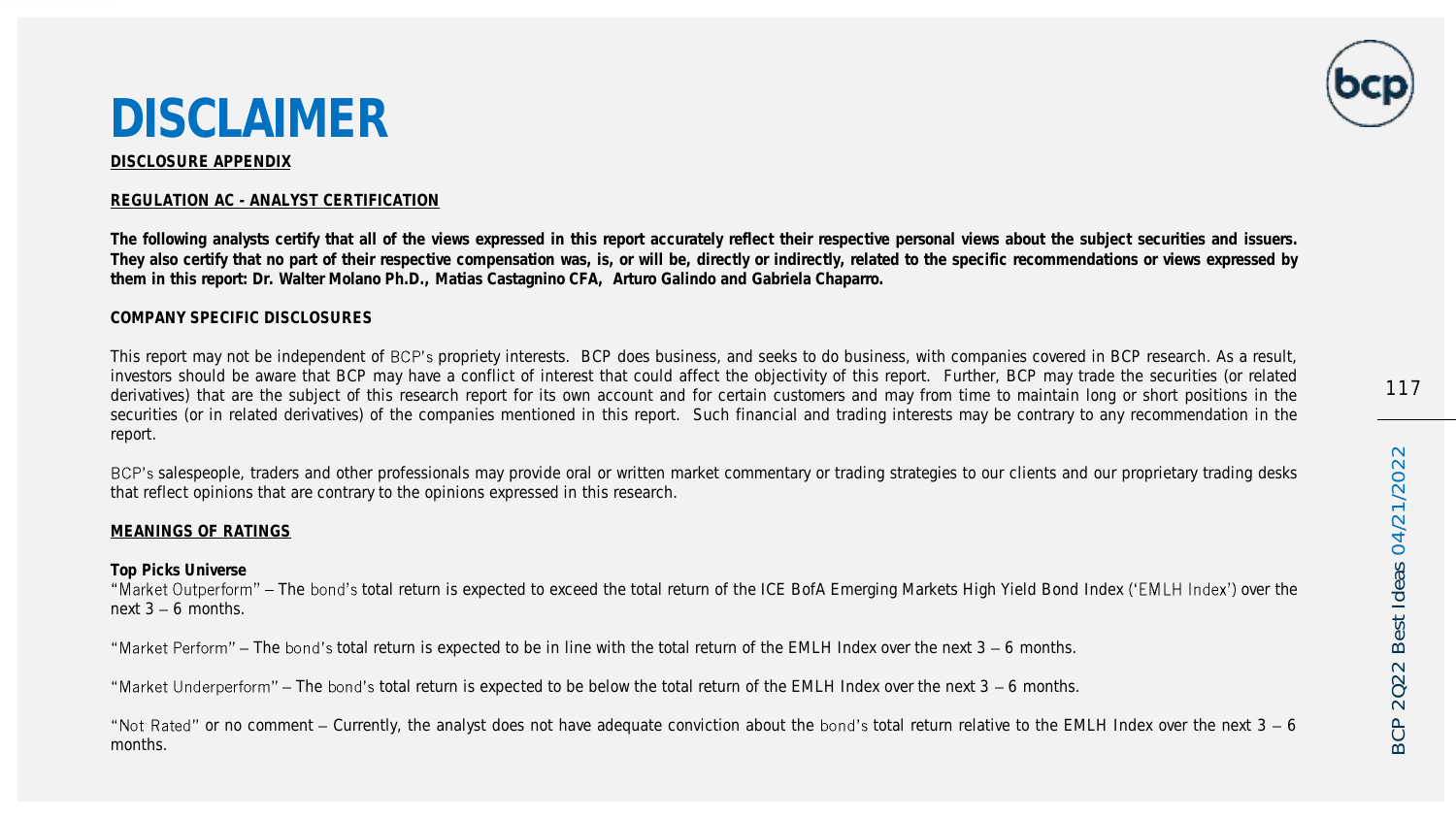### DISCLAIMER (CONTINUED)

Quasi Sovereign Universe

"Market Overweight" – The spread of the bond to its similarly duration sovereign controller bond is expected to decrease over the next  $3 - 6$  months.

"Market Weight" – The spread of the bond to its similarly duration sovereign controller bond is expected to remain unchanged over the next 3 – 6 months.

"Market Underweight" – The spread of the bond to its similarly duration sovereign controller bond is expected to increase over the next 3 – 6 months.

"Not Rated" or no comment – Currently, the analyst does not have adequate conviction about the bond's spread to its similarly duration sovereign controller bond over the next  $3 - 6$  months.

High Octane Universe "Speculative Buy" - Bonds that in our view have an equity investment risk profile and we think risk/return is significantly skewed to the upside

"Positive" - Bonds that in our view have an equity investment risk profile and we think risk/return is skewed to the upside

"Neutral" - Bonds that in our view have an equity investment risk profile and we think risk/return is balanced

"Negative" - Bonds that in our view have an equity investment risk profile and we think risk/return is skewed to the downside

"Speculative Sell" – Bonds that in our view have an equity investment risk profile and we think risk/return is significantly skewed to the downside

#### GENERAL RESEARCH DISCLOSURES AND DISCLAIMERS

This report is intended only for institutional investors, and should not be redistributed to retail investors. BCP research is not a solicitation or offer to buy or sell any security or financial instrument or to participate in any trading strategy. The products mentioned in this report may not be eligible for sale in some states or countries.

The analysts principally responsible for the preparation of BCP research receive compensation based upon various factors, including quality, accuracy and value of research, firm profitability or revenues (including overall investment banking revenues), client feedback and competitive factors. The compensation of BCP analysts is not linked to specific investment banking or capital markets transactions by BCP. Analysts employed by non-U.S. affiliates may not be registered with FINRA, may not be associated persons of BCP, and may not be subject to FINRA regulations regarding research related activities.

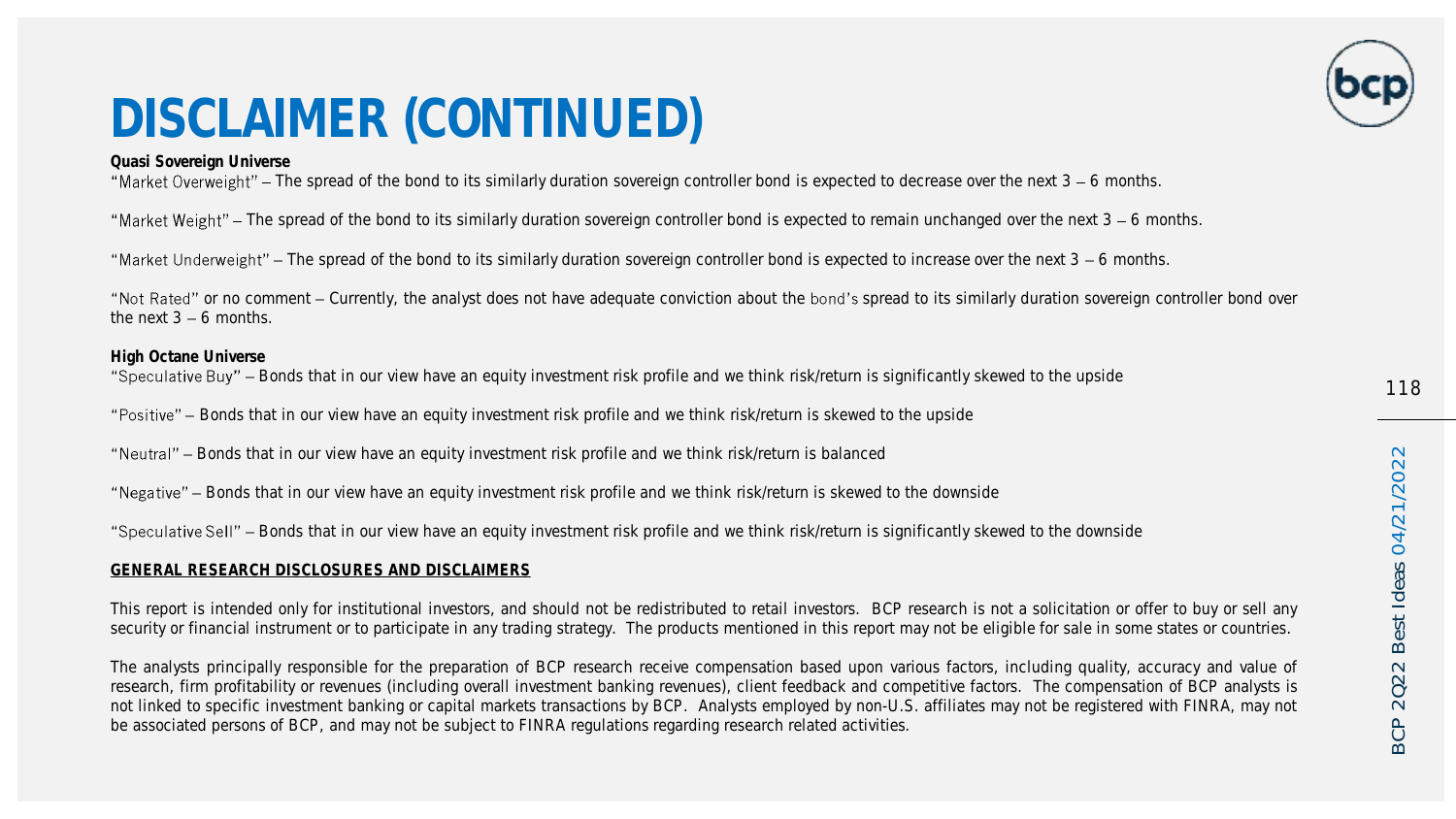

### DISCLAIMER (CONTINUED)

BCP research is based on public information. BCP makes every effort to use reliable, comprehensive information, but makes no representation that the information is accurate or complete. Facts and views presented in BCP research have not been reviewed by, and may not reflect information known to, professionals in other BCP business areas, including investment banking personnel. BCP analysts may interact with sales and trading desk personnel in connection with their research, including to ascertain pricing and liquidity in the fixed income markets.

This report has been prepared independently of any issuer of securities mentioned herein and not in connection with any proposed offering of securities or as agent of any issuer of any securities. BCP has no authority to make any representation or warranty on behalf of the issuers. BCP policy prohibits research personnel from disclosing a recommendation, investment rating, or investment thesis for review by an issuer prior to the publication of a research report containing such rating, recommendation or investment thesis.

BCP may update its research reports and ratings as it deems appropriate but has no obligation to do so. BCP has no obligation to inform clients of any changes in facts, assumptions, opinions, estimates, or ratings. Certain outstanding reports may contain discussions and/or investment options relating to securities, financial instruments and/or issuers that are no longer current. Neither BCP nor any officer or employee of BCP accepts any liability whatsoever for any direct, indirect or consequently damages or losses arising from any use of this report or its contents.

BCP research and ratings should not be used or relied upon as investment advice. BCP research does not provide individually tailored investment advice. BCP research has been prepared without regard to the circumstances and objectives of those who receive it. BCP recommends that investors independently evaluate particular investments and strategies and encourages investors to seek the advice of a financial adviser. Investors should consider this report as only a single factor in making their investment decisions. The appropriateness of an investment or strategy will depend on an investor's circumstances and objectives. The securities, instruments, or strategies discussed in BCP research may not be suitable for all investors, and certain investors may not be eligible to purchase or participate in some or all of them. Securities discussed in this report may be rated below investment grade and should therefore only be considered for inclusion in accounts qualified for speculative investment.

The value of and income from your investments may vary because of changes in interest rates, foreign exchange rates, default rates, prepayment rates, prices, market indexes, operational or financial conditions of companies or other factors. Past performance is not necessarily a guide to future performance. Estimates of future performance are based on assumptions that may not be realized. Investors may experience a loss of their original capital investment in such securities.

International investing entails greater risk, as well as greater potential rewards compared to U.S. investing. These risks include political and economic uncertainties of foreign countries as well as the risk of currency fluctuations. These risks are magnified in countries with emerging markets, since these countries may have relatively unstable governments and less established markets and economies.

Bonds are subject to interest rate risk. When interest rates rise, bond prices fall; generally the longer a bond's maturity, the more sensitive it is to this risk. Bonds may also be subject to call risk, which is the risk that the issuer will redeem the debt at its option, fully or partially, before the scheduled maturity date.

**BCP**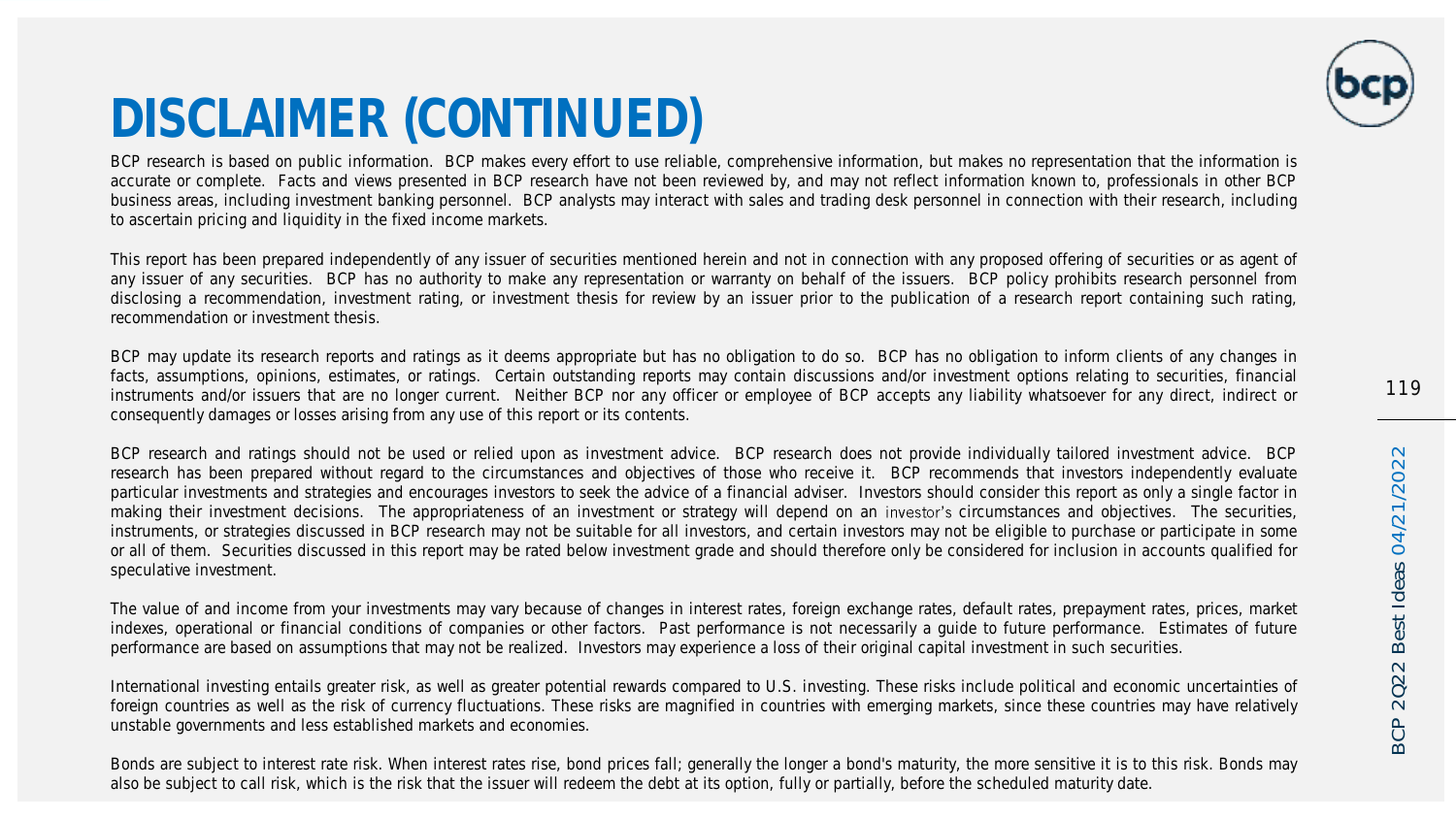

### DISCLAIMER (CONTINUED)

The market value of debt instruments may fluctuate and proceeds from sales prior to maturity may be more or less than the amount originally invested or the maturity value due to changes in market conditions or changes in the credit quality of the issuer. Bonds are subject to the credit risk of the issuer. This is the risk that the issuer might be unable to make interest and/or principal payments on a timely basis. Bonds are also subject to reinvestment risk, which is the risk that principal and/or interest payments from a given investment may be reinvested at a lower interest rate. Bonds rated below investment grade may have speculative characteristics and present significant risks beyond those of other securities, including greater credit risk and price volatility in the secondary market.

#### INTERNATIONAL DISCLOSURES

Singapore: This report is distributed in Singapore by BCP Securities Asia Pte Ltd to accredited investors, expert investors or institutional investors only (as defined in the applicable Singapore laws and regulations and is not intended to be distributed directly or indirectly to any other class of person). Recipients of this report in Singapore are to contact BCP Securities Asia Pte Ltd in respect of any matters arising from, or in connection with, this report. BCP Securities Asia Pte Ltd is registered with the Accounting and Corporate Regulatory Authority.

Spain: The report is distributed in Spain by BCP European Agencia de Valores, S.A., supervised by the Spanish Securities Markets Commission (CNMV), and is written and distributed in accordance with rules of conduct for financial research under Spanish regulations. This report is only intended for persons who are Eligible Counterparties or Professional Clients within the meaning of Article 78bis and Article 78ter of the Spanish Securities Market Act. It is not intended to be distributed or passed on, directly or indirectly, to any other class of persons. There is no obligation to register or file any report and any supplemental documentation or information with the CNMV. Neither verification nor authorization or compliance revision by the CNMV regarding this document and related documentation or information needs to be fulfilled in accordance with the Spanish Securities Market Act.

Brazil: This report is distributed in Brazil by BCP Securities Brazil (RJ) in accordance with applicable regulations. No approval is required for publication or distribution of this report in Brazil. The views expressed above accurately reflect personal views of the authors about the subject companies and their securities. The compensation of the equity research analyst(s) is indirectly affected by revenues deriving from the business and financial transactions of BCP. Where a Brazil based analyst has taken part in the preparation of this research report, the Brazil based analyst whose name appears first assumes primary responsibility for its content from a Brazilian regulatory perspective and for its compliance with CVM Instruction 483.

#### COPYRIGHT AND USER AGREEMENT

Copyright 2022 BCP Securities Inc. All rights reserved. This research report is prepared for the use of BCP clients and may not be redistributed, retransmitted or disclosed, in whole or in party, or in any form or manner, without the express written consent of BCP. Any unauthorized use or disclosure is prohibited. Receipt and review of this research report constitutes your agreement not to redistribute, retransmit, or disclose to others the contents, opinions, conclusions, or information contained in this report (including any investment recommendations, estimates or price targets) without first obtaining expressed permission from an authorized officer of BCP.